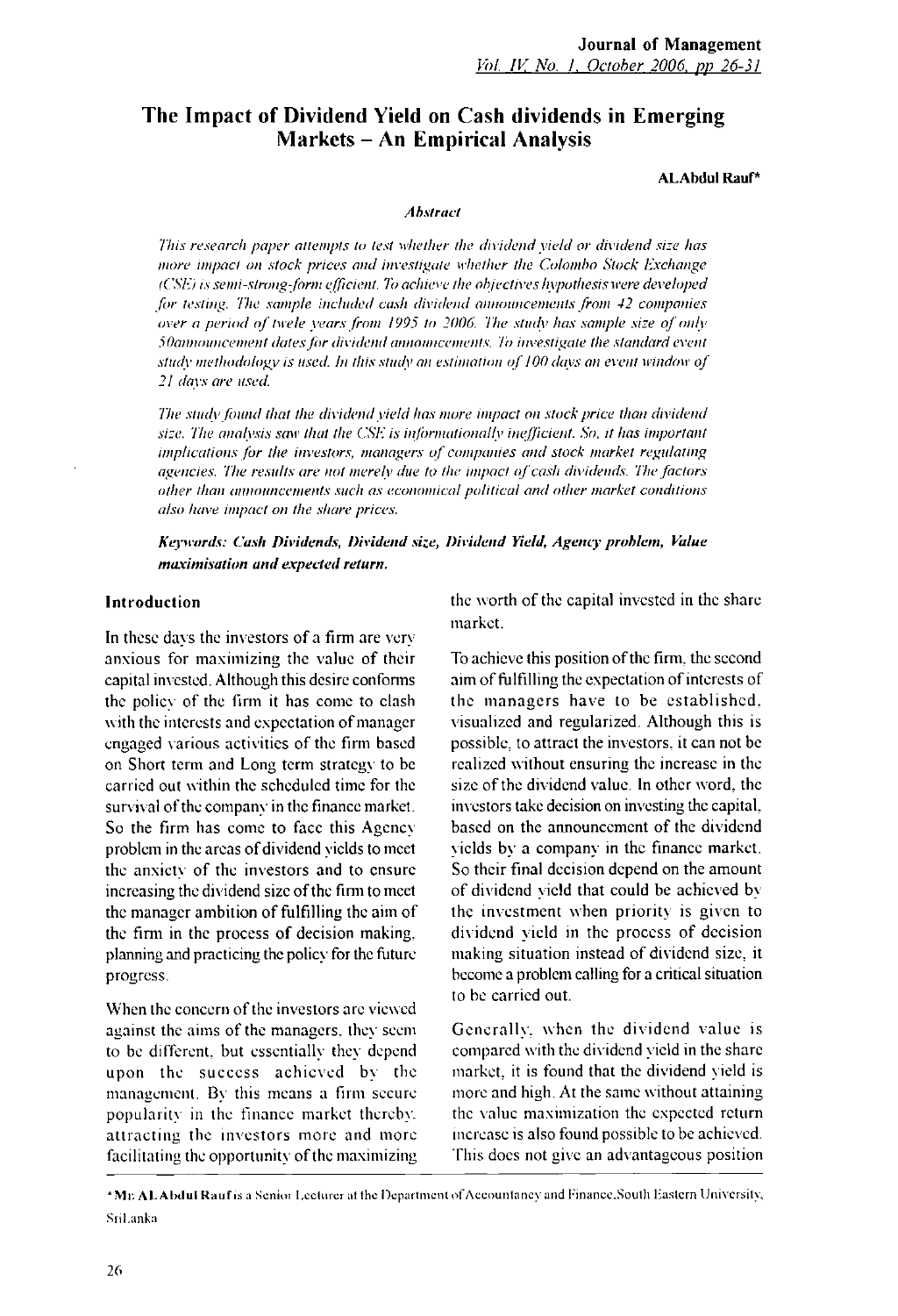in any sense, because that particular company lacks the effective management system. On the other hand, when an effective company increases its value of its share, the dividend size seems to be big in size but the dividend yield is low. Because of this variation the investors find it difficult to come to a correct decision as to the investment activity.

Basing this study on the dividend yield, it is proposed to analyze how the share prices are affected by the dividend yield. Also though this study focus on Colombo Stock Exchange, it is decided to consider the previous research studies carried on U.K. and USA Stock Markets for clear understanding and for new information to keep the firm moving forward.

# **Literature Review**

Historically, Writers like Keane (1984), Bngham and Gapenski (1993), Brealcy (1993), Ross, Westerfield and Jaffc (1996) are most important contributors to the field of theories of dividends in a logical manner. These theories could be grouped into three types of school of thoughts: The irrelevancy school of thought, high payout school of thought and low pavments school of thoughts.

According to Miller and Modigliyani  $(MM1961)$  and Ojha  $(1976)$  are not concerned about the dividend rate to the shareholders. MM pointed out that no connection could be made between shareholder's wealth and the company's policy of dividend, Birgham and Gapenski (1993) argument is concerned with the market imperfection. Investor something prefer policies deferring dividend payout some like to have high level of payout while others wish to have lower rate of dividend payout. Therefore, the value of a company has no connection with the choice of dividend policies. Black and Scholcs (1974) and others also support this clientele theory.

The view of Litzenberger and Ramaswamy (1979 ) displayed a positive relationship between expected return and dividend yield of common stock. Their results showed that for every dollar increase in return in the way of dividends. Aharony and Swary (1980) found a strong interaction between quarterly cash dividends and shareholders returns beyond the information provided by the return collectively earnings number based in quarterly dividends and earnings announcements and shareholders returns.

In fundamental analysis, financial analyst studied the company's business and try to uncover information about it profitability that will shed new light on the value of the stock Brealcy and Myers (1984). The fundamental approach to share valuations is based on the assumption that the price investors are prepared to pay for the share of a firm is equal to the present value of the future benefits which they expect the security to yield in the form of dividends.

The predictability of stock returns from dividend yields (D/P) is not in itself evidence for or against market efficiency. In an efficient market the forecast power of D/P says that prices arc high relative to dividends when discount rates and expected returns are low and vice versa. On the other hand, in a world of irrational bubbles low  $D/P$  signals irrationally high stock prices that will more predictably back towards fundamental values to judge whether the forecast power of dividend vields is the results of rational variation in expected returns or irrational bubbles, other information must be used.

Fama and French (1986) saw that low dividend yields imply low expected return, but their regressions rarely forecast negative returns for the value and equally weighted portfolios of NYSE stocks. There is no evidence that low D/P signals bursting bubbles that is negative expected stock returns. According to Nadana and Samanlhi (2001) the companies are highly concerned about investors, preference for high dividend yields and the information content of dividend announcement when dividend policies are formulated.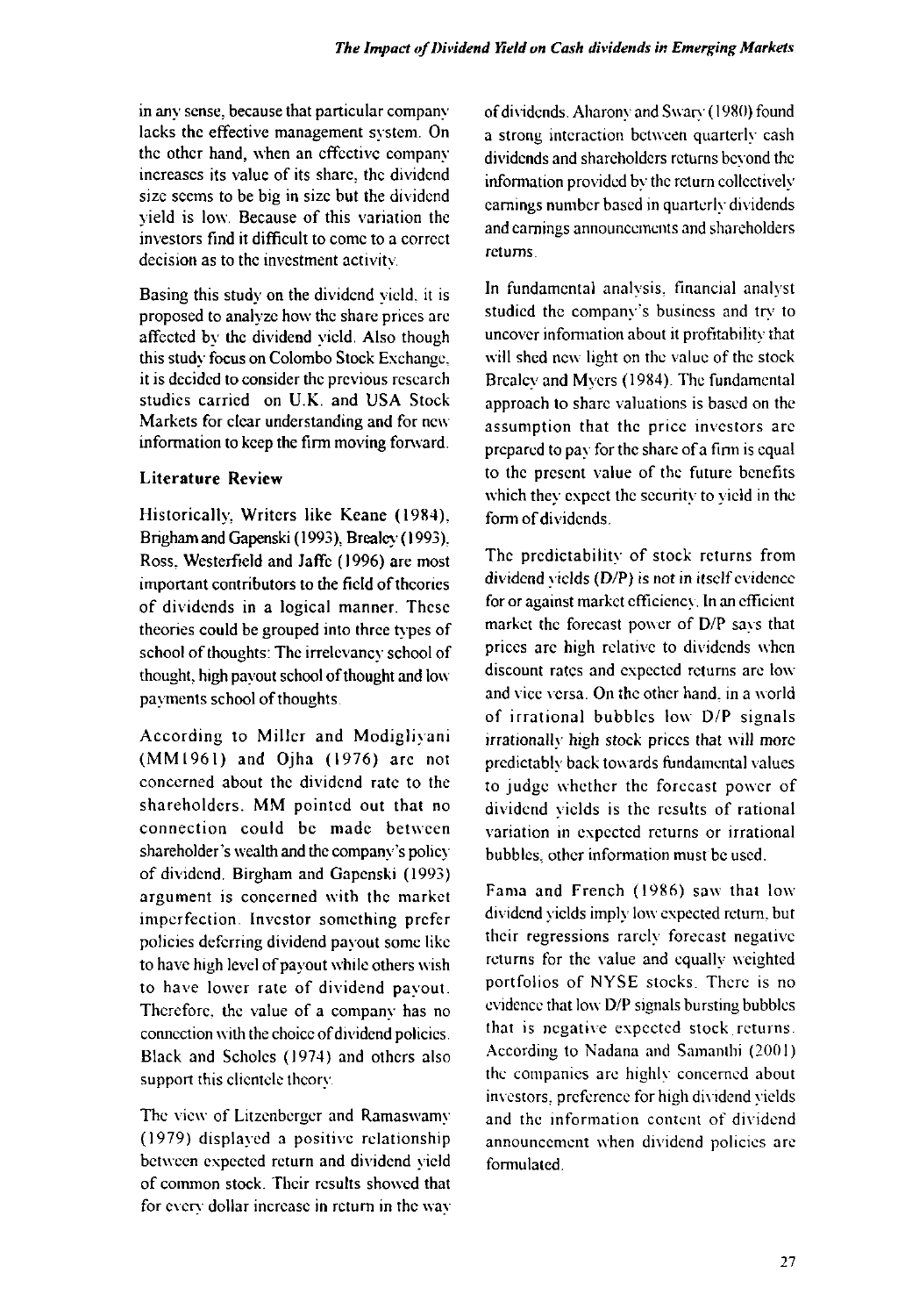#### Methodology

The literature of finance has developed three differing hypotheses to predict the price effects of new additional information on outstanding shares Asquith and Mullins (1986). These three can be classified into three groups as no price effect, negative price effect and positive price effect. In this research the researcher will test the hypothesis that dividend yield has more effect on stock prices than the dividend size.

To investigate the impact of dividend yield to cash dividend announcements the well known event study methodology is employed. In carrying out this methodology on has to first select an estimation period of 100 days and event window of 21 days (test period) are used. In previous studies, researchers have used several benchmarks to calculate abnormal returns (AR). average abnormal return  $(AAR)$  and cumulative average abnormal return (CAAR). In this study the well known market model is used as follows,

1. 
$$
AR_{it} = R_{it} - Q_{it} \oplus R_{nt}
$$

 $AR_{\alpha}$  = abnormal return for company i for day t

 $Rit$  = return for share i for day t

 $\hat{\mathbf{g}}_i$  = intercept of the model the company i

 $\mathbf{A}$  = slope coefficient of the model for company i

2. 
$$
AAR_t = \frac{\Sigma ARit}{N}t = \frac{AARt}{\delta AAR}
$$

 $AAR$  = average abnormal return for day t,  $n=$ number of shares in the portfolio. 6AAR=is the standard deviation of portfolio returns during the estimation period

3. 
$$
t = \frac{CAAR}{\sigma A R_1} \omega
$$

 $\text{CAAR}$  = cumulative average abnormal retu rns

4. Dividend Yield  $(D/Y)$  =dividend Market price

### **Empirical Results**

With a view to study the impact of cash dividend announcements on share price at dividend yield level the study analysed at different yield level such as above 12%. between  $8\% - 12\%$ , between  $3\% - 8\%$  and below 3%.

The dividend yield is calculated based on the company's dividend and share price of the past ten years.

Table 1 presents on four dividend yield levels. Yield level one presents the study results for the companies which have the dividend yields 12% and at above portfolio level. This sub sample (Ss) portfolio included 11 companies. The results show positive price effect of cash dividend announcement is statistically different from zero on day 0 at 1% significant level, which indicates the stock market is in the semi strong form sense and also higher dividend yield has more impact on share prices which reveals, the investors prefer higher dividend yield than higher dividend rate.

Dividend Yield level two presents the event study results for the companies which have between 8%-12% of dividend yield at the portfolio level. The Ss consists 15 companies. The results show significant positive price impact on event day 0, at 1% level but significant price reaction was observed on Day -10, day -8 and day -7 which indicates there is a leak information in the stock market.

Dividend yield level three presents the event study results for the company, which have dividend yield between  $3\%$  -  $8\%$  at the portfolio level. This Ss includes 14 companies. The results show no significant price effect is observed either at 1% or 5% level on the event day, but prices are positively impact on announcement day and also price fluctuation is observed before or after the event day during the test period, which reveals that dividend yield is very low compared to the market interest rate.

Last level of dividend yield presents the event studv results for the companies, which have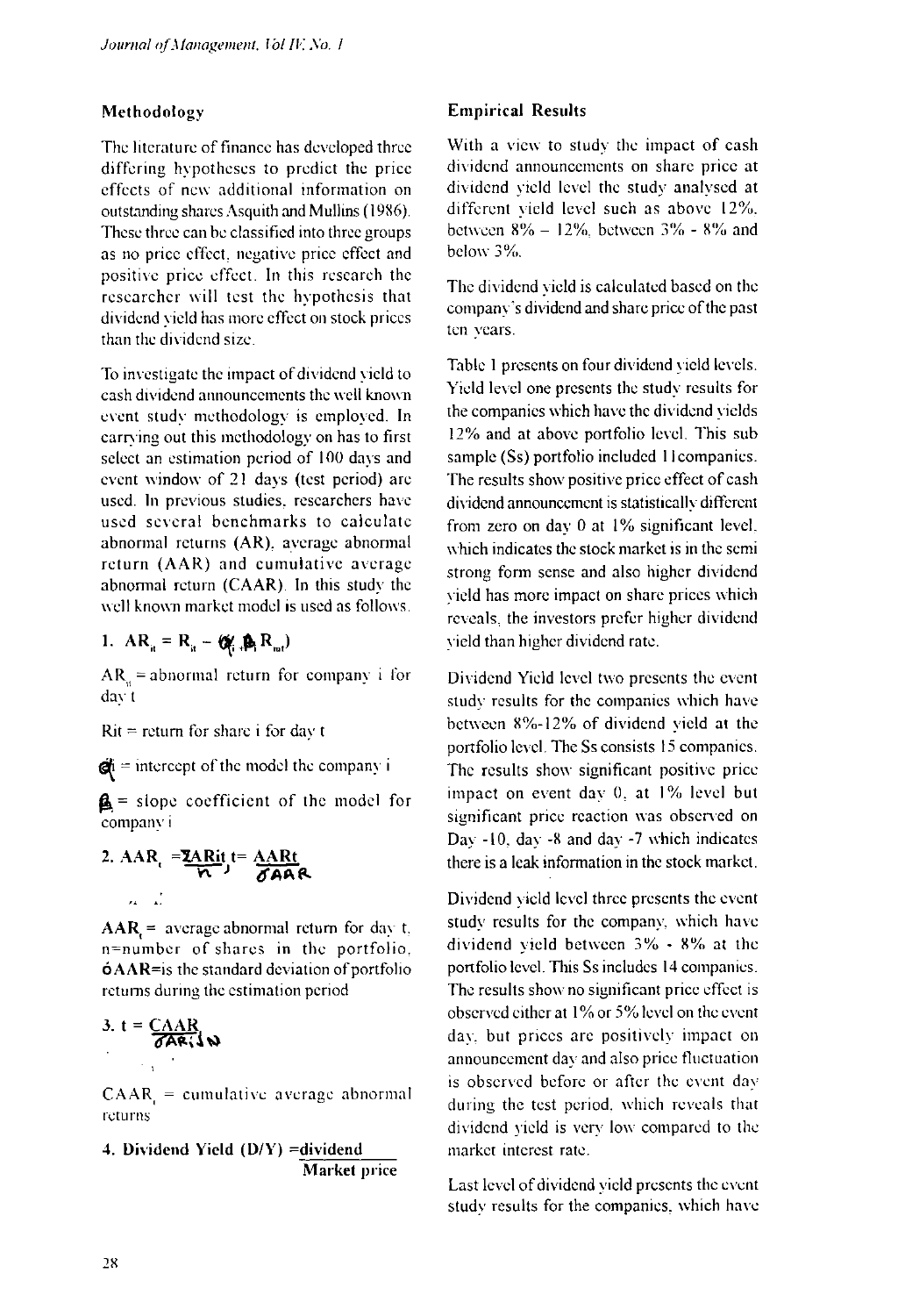|                           |                           | Above 12%         | <b>Ss1: Dividend Yield Level</b> |                   | <b>Ss2: Dividend Yield Level</b><br>Between 8% to 12% |                     |             |                      | <b>Ss3; Dividend Yield Level</b><br>Between 3% to 8% |                   |             |                   | <b>Ss4; Dividend Yield Level</b><br>Below 3% |             |           |                   |
|---------------------------|---------------------------|-------------------|----------------------------------|-------------------|-------------------------------------------------------|---------------------|-------------|----------------------|------------------------------------------------------|-------------------|-------------|-------------------|----------------------------------------------|-------------|-----------|-------------------|
| Day                       | <b>AAR</b>                | т.<br><b>STAT</b> | <b>CAAR</b>                      | T-<br><b>STAT</b> | $\Lambda\Lambda R$                                    | $T-$<br><b>STAT</b> | <b>CAAR</b> | $T -$<br><b>STAT</b> | <b>AAR</b>                                           | т.<br><b>STAT</b> | <b>CAAR</b> | т.                | $\Lambda\Lambda R$                           | $T -$       | CAAR      | Т.<br><b>STAT</b> |
|                           |                           |                   |                                  |                   |                                                       |                     |             |                      |                                                      |                   |             | <b>STAT</b>       |                                              | <b>STAT</b> |           |                   |
| .10                       | 0.0093                    | 1.14              | 0.0093                           | 1.14              | 0.0195                                                | $2.42*$             | 00195       | $2.42*$              | 0.0023                                               | 0.36              | 0.0023      | 0.36              | 0.0167                                       | $3.29*$     | 0.0167    | $3.29**$          |
| -9                        | 0.0093                    | 0.35              | 0.0122                           | 1.05              | 0.0043                                                | 0,53                | 0.0238      | $2.09*$              | $-0.0070$                                            | $-0.12$           | 0.0015      | 0.17              | $-0.0040$                                    | $-0.79$     | 0.0127    | 1.77              |
| $\mathbf{r}$              | $-0.0073$                 | $-0.89$           | 0.0049                           | 0.34              | $-0.0221$                                             | $-2.75**$           | 00017       | $\overline{0.12}$    | 0.0056                                               | 0.90              | 0.0072      | 066               | $-0.0038$                                    | $-0.75$     | 0,0089    | 101               |
| $-7$                      | 0.0087                    | 1.06              | 0.0136                           | 0.83              | $-0.0343$                                             | $-1.26**$           | $-0.0326$   | $-2.03*$             | 0.0010                                               | 0.16              | 0.0082      | 065               | 0.0010                                       | 0.20        | 0.0099    | 0.97              |
| $\left($                  | $-0.0027$                 | $-0.32$           | 0.0109                           | 0.60              | 0,0072                                                | 0.90                | $-0.0254$   | $-1.41$              | $-0.0063$                                            | $-1,00$           | 0.0019      | 013               | 0.0010                                       | 0.19        | 0.0109    | 0.96              |
| $\cdot$ 5                 | 0.0039                    | 0.48              | 0.0149                           | 0.74              | 0.0042                                                | 0.52                | $-0.0212$   | $-1.08$              | 0.0017                                               | 0.28              | 0.0036      | 0.24              | $-0.0103$                                    | $-2.03*$    | 0.0005    | 0.04              |
| 4                         | $-0.0005$                 | $-0.06$           | 0.0144                           | 0.66              | $-0.0110$                                             | $-1.36$             | $-0.0322$   | $-1.51$              | 0.0035                                               | 0.56              | 0.0071      | 0.43              | 0,0010                                       | 0.19        | 0.0015    | 0.11              |
| -3                        | 0.0010                    | 0.12              | 00154                            | 0.66              | 0.0007                                                | 0.09                | $-0.0315$   | $-1.38$              | $-0(0.028)$                                          | $-0.44$           | 0.0044      | 0.25              | 0.0025                                       | 0.49        | (0.0040)  | 0.28              |
| $-2$                      | 0.0044                    | 0.54              | 0.0198                           | 0.81              | 0.0104                                                | 1.29                | $-0.0210$   | $-0.87$              | 0.0004                                               | 0.06              | 0.0047      | 0.25              | $-0.0019$                                    | $-0.37$     | 0.0021    | 0.14              |
| $-1$                      | $-0(0.026)$               | $-0.32$           | 0.0172                           | 0.66              | 0,0041                                                | 0.51                | -0.0170     | $-0.67$              | 0.0001                                               | 0.02              | 0.0048      | (124)             | $-0.0051$                                    | $-1.01$     | $-0.0030$ | $-0.19$           |
| $\theta$                  | 0.0527                    | $6.43**$          | 0.0699                           | $2.57**$          | 0.0277                                                | $3.44**$            | 0.0107      | 0,40                 | 0.0027                                               | 0.42              | 0,0075      | 0.36              | 0.0036                                       | 0,72        | 0.0006    | 0.03              |
|                           | $-0.0033$                 | $-0.40$           | 0.0666                           | $2.35*$           | $-0.0051$                                             | $-0.63$             | 0(0.057)    | 0.20                 | $-0.0007$                                            | $-0.11$           | 0.0068      | 0.32              | 0.0025                                       | 0.49        | 0.0031    | 0.18              |
| $\overline{2}$            | 0.0005                    | 0.07              | 0.0672                           | $2.27*$           | $-0.0008$                                             | $-0.10$             | 0.0048      | 0.17                 | 0,0047                                               | 0.75              | 0.0115      | 0.51              | 0.0019                                       | 0.37        | 0.0050    | 0.27              |
| $\overline{3}$            | 0.0006                    | 0.07              | 0.0678                           | $2.21*$           | $-0.0150$                                             | $-1.87$             | $-0.0102$   | $-0.34$              | $-0.0008$                                            | $-0.13$           | 0.0107      | 0.46              | $-0.0047$                                    | $-0.93$     | 0,0002    | 0.01              |
| 4                         | 0.0017                    | 0.21              | 0.0695                           | $2.19*$           | 0.0103                                                | 1.29                | 0.0002      | 0.00                 | $-0.0026$                                            | $-0.41$           | 0.0082      | 0.34              | $-0.0041$                                    | $-0.81$     | $-0.0039$ | $-0.20$           |
| $\overline{5}$            | 0.0028                    | 0.34              | 0.0723                           | $2.21*$           | 0.0053                                                | 0.66                | 0.0055      | 0.17                 | 0.0032                                               | 0.51              | 0.0113      | 0.45              | $-0.0009$                                    | $-0.18$     | $-0.0048$ | $-0.24$           |
| 6                         | $-0,0079$                 | $-0.96$           | 0.0644                           | 1.91              | 0.0020                                                | 0.25                | 00075       | 0.23                 | $-0.0009$                                            | $-0.14$           | 00105       | 041               | -0.0105                                      | $-2.06*$    | $-0.0153$ | $-0.73$           |
| 7                         | 0.0255                    | $3.11**$          | 0.0898                           | $2.59**$          | $-0.0006$                                             | 0.08                | 0.0081      | 0.24                 | $-0.0031$                                            | $-0.50$           | 0.0074      | 0.28              | 0.0024                                       | 0.47        | $-0.0129$ | $-0.60$           |
| 8                         | $-0.0029$                 | $-0.35$           | 0.0870                           | $2.44*$           | $-0.0060$                                             | $-0.74$             | 0(0021)     | 0.06                 | $-0.0005$                                            | $-0.08$           | 0.0068      | $\overline{0.25}$ | 0.0078                                       | 1.53        | $-0.0052$ | $-0.23$           |
| 9                         | $-0.0016$                 | $-0.19$           | 0.0854                           | $2.33*$           | -0.0035                                               | $-0.44$             | $-0.0014$   | $-0.04$              | 0.0017                                               | $-0.27$           | 0,0051      | 0.18              | 0.0016                                       | 0.31        | $-0.0036$ | $-0.16$           |
| 10                        | $-0.0013$                 | $-0.16$           | 0.0841                           | $2.24*$           | 0.0011                                                | 0.13                | $-0.0003$   | $-0.01$              | $-0.0006$                                            | $-0.10$           | 0.0045      | 0.16              | $-0.0003$                                    | $-0.06$     | $-0.0039$ | $-0.17$           |
|                           | **Significant at 1% level |                   |                                  |                   |                                                       |                     |             |                      |                                                      |                   |             |                   |                                              |             |           |                   |
| * Significant at 5% level |                           |                   |                                  |                   |                                                       |                     |             |                      |                                                      |                   |             |                   |                                              |             |           |                   |

| Table 1: Event Study Results of Cash Dividend Announcement for Dividend Yield Levels |
|--------------------------------------------------------------------------------------|
|                                                                                      |

and the control

**Contract** 

**Contract** 

 $\sim 5-$ 

 $-$ 

**Contract Contract** 

 $\frac{1}{2}$ 

 $\sim$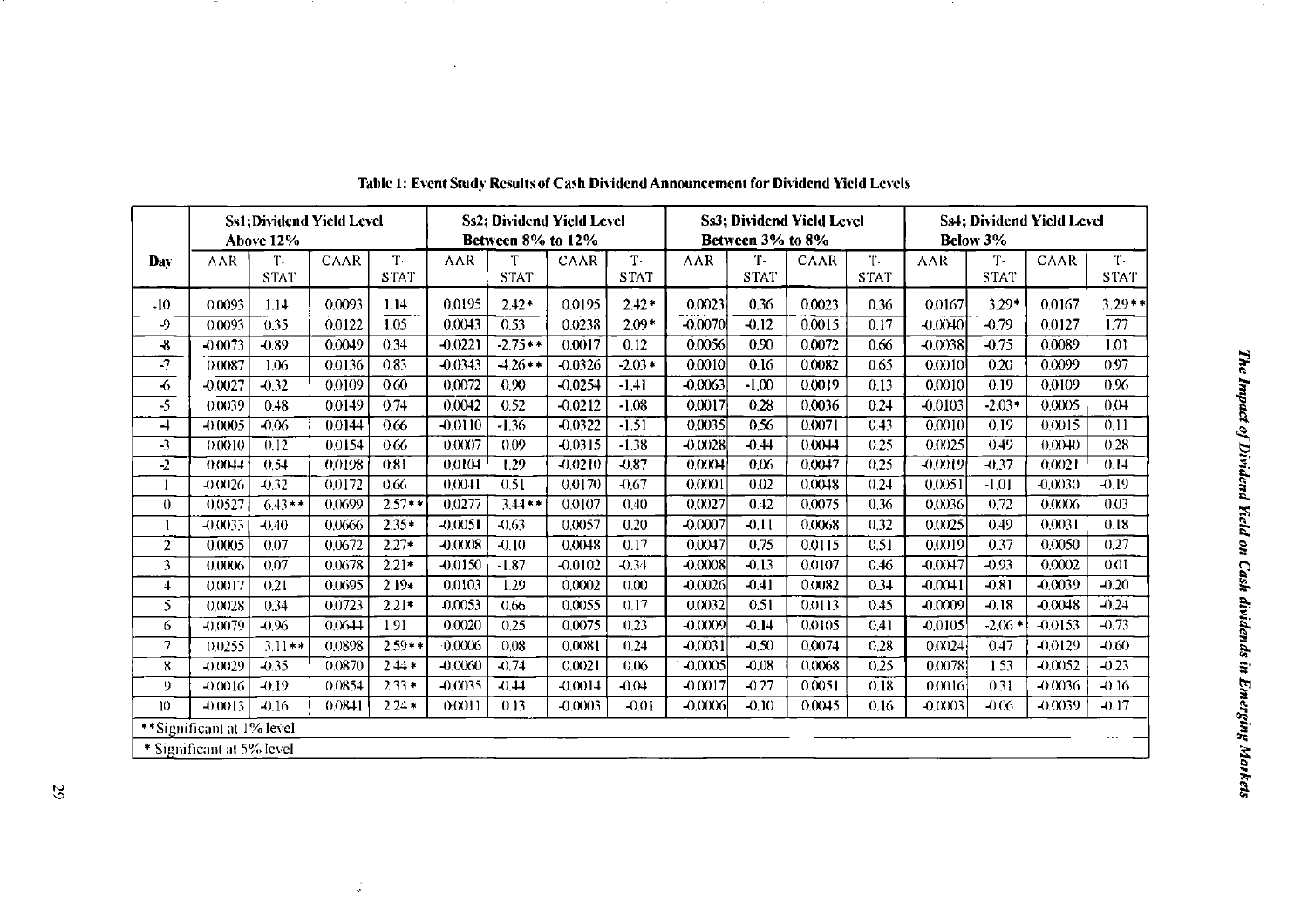below 3% of dividend yield at the portfolio level. This Ss includes 10 companies. The results show no significant price reaction is observed on event day. However positive price reaction is observed on event dav. But. significant price reaction is observed on Dav  $-10$ . Day  $-5$  which indicates that there is a leak in information in the slock market. And

also significant price reaction is observed after the event dav; which indicates there is a delay in information regarding the cash dividend announcements in the stock market. Though the companies give higher dividend rate the dividend yield is very low. Therefore the prices show negative impact after the event day.



Figure 1 - Composition of Different Yield levels of CAAR's cash dividend announcement during the **test period** 

Figure 1 presents four level;s of dividend yields.first level presents the behaviour of the cumulative abnormal returns for the companies, which have the dividend yield of 12% and above at the portfolio level. The figure shows that there is a positive fluctuation in the share price before the event day. But. share prices positively rose sharply at significant level on Day 0. Thereafter, again share prices show positive reaction at significant level on Day +7. The second level presents the behaviour of the cumulative abnormal returns for the companies which have the dividend yield between 8% - 12% at the portfolio level. Share prices start dropping the Day -8. But, prices rised sharply on Day 0 at significant level which indicates more attention on higher dividend yields than higher dividend rate. And this dividend yield is lower

compared to the market interest rate. Third level presents the behaviour of cumulative abnormal returns for the companies which have the dividend yield between  $3\% - 8\%$  at the portfolio level. According to the Figure, there is a continuous fluctuation during the test period, which reveals that the investors cannot take any strong decisions regarding the cash dividend announcement. Because this dividend yield is lower than market interest rates and some of the companies in the sample performance has impressed the investor's minds. Last level presents behaviour of cumulative abnormal returns for the companies which below 3 % of dividend yield at the portfolio level. According to the Figure share prices have dropped on Day -10 and Day -5 at significant level. However, price improvement is observed on event day.